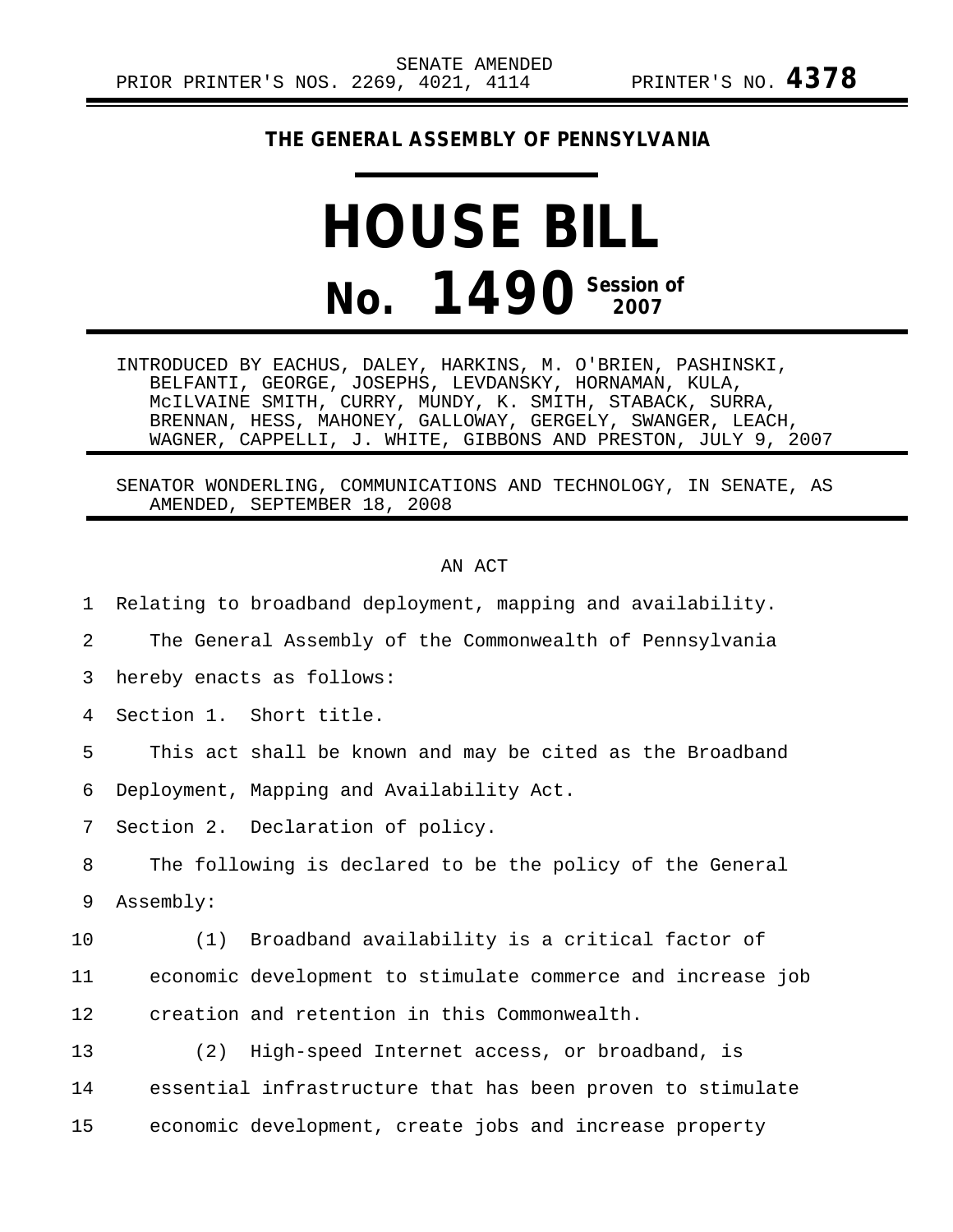1 values and tax receipts.

2 (3) The deployment and adoption of broadband technology 3 has resulted in enhanced economic development and public 4 safety, improved health care and educational opportunities 5 and a better quality of life for all Pennsylvanians.

6 (4) A Statewide broadband and advanced service inventory 7 established in 66 Pa.C.S. § 3014(m) (relating to network 8 modernization plans) is a vital building block to a more 9 informed broadband policy.

10 (5) Improving data collection and mapping of the 11 deployment and adoption of broadband and advanced services 12 will assist in identifying any underserved areas and 13 utilizing existing resources to trigger the deployment of 14 broadband and advanced services in such areas.

15 (6) The General Assembly recognizes and encourages 16 complementary State efforts to improve the quality and 17 usefulness of broadband and advanced service data collected 18 at the Department of Community and Economic Development as 19 required under 66 Pa.C.S. Ch. 30 (relating to alternative 20 form of regulation of telecommunications services).

21 (7) The General Assembly continues to encourage and 22 support the established partnership between public and 23 private sectors in the universal deployment of broadband 24 services as mandated under 66 Pa.C.S. § 3014(c) for the 25 residents and businesses of this Commonwealth.

26 Section 3. Mapping and report.

27 The Department of Community and Economic Development shall 28 work collaboratively with alternative service providers, 29 advanced service providers, broadband service providers and 30 information technology companies, as mandated under 66 Pa.C.S. § 20070H1490B4378 - 2 -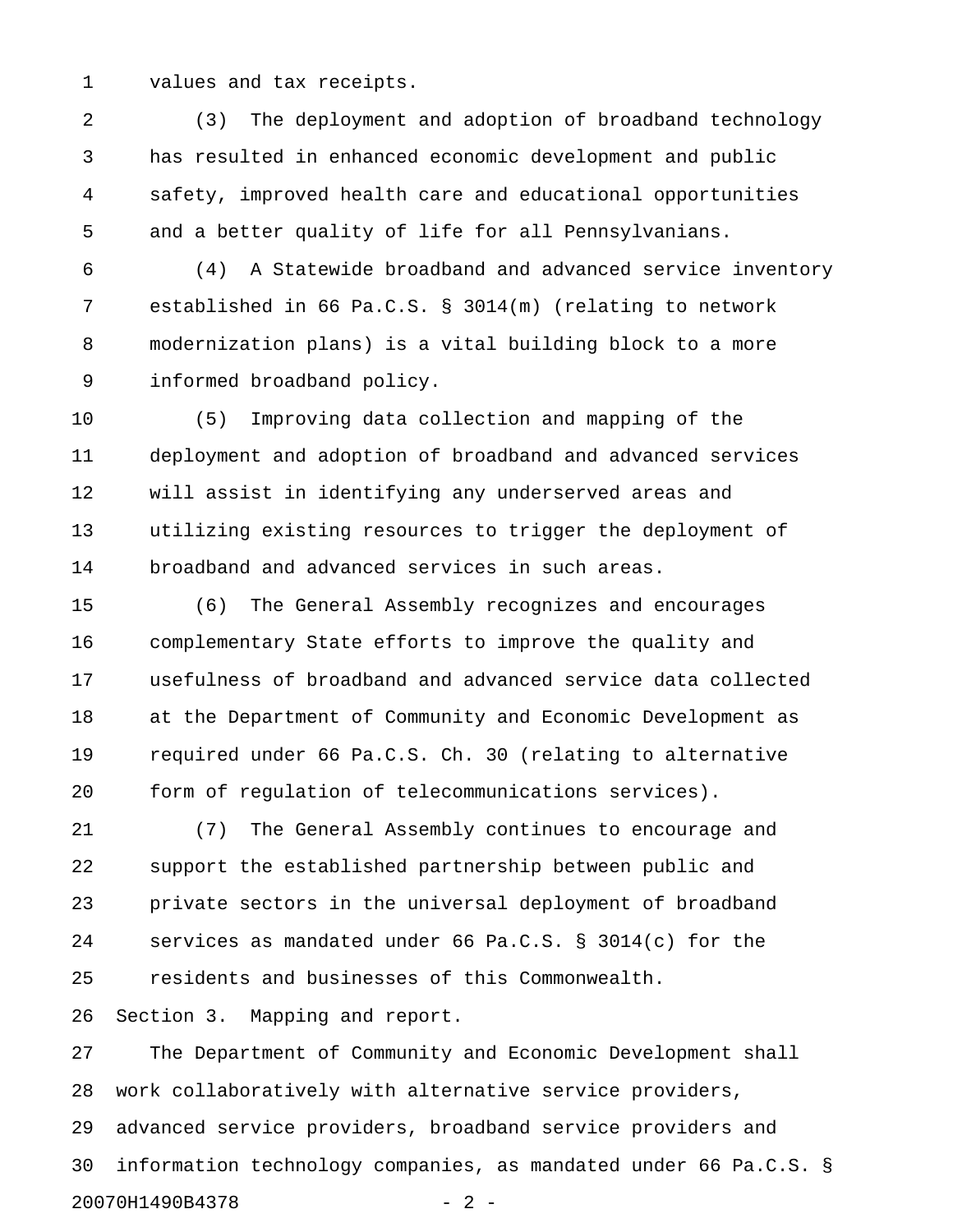1 3014(m) (relating to network modernization plans) in order to:

2 (1) Maintain and update the Commonwealth's broadband and 3 advanced service inventory map on its Internet website no 4 less than on a monthly basis to:

5 (i) identify broadband and advanced service 6 penetration levels through a method of geographic 7 information system mapping of service availability;

8 (ii) utilize existing State programs to aggregate 9 3 9 9 demand for the increased deployment of <del>high speed</del> the state 10 broadband and advanced service in any underserved areas; 11 and

12 (iii) provide a baseline and ongoing assessment of 13 Statewide broadband and advanced service deployment in 14 terms of total households with high speed broadband <-15 availability.

16 (2) Upon direction by and consultation with the 17 Department of Community and Economic Development, local 18 development districts, as defined under 66 Pa.C.S. § 3012 19 (relating to definitions) shall be authorized to establish e-20 community teams to develop proposals for achieving greater 21 use of technology in local communities and to increase the 22 deployment of broadband and advanced services in  $\frac{any}{x}$ 23 underserved communities. The e-community teams shall include 24 providers of broadband and advanced services, economic 25 development <del>organizations,</del> AND labor organizations  $\frac{and}{b}$ , <-26 TECHNOLOGY providers <del>of technology</del>, education and health care <-27 PROVIDERS and may also include other nongovernmental entities < 28 interested in advancing the goals of this act.

29 (3) Encourage programs to improve INCREASE computer 30 ownership <del>and</del>, Internet access <del>for disenfranchised</del> AND <-20070H1490B4378 - 3 -